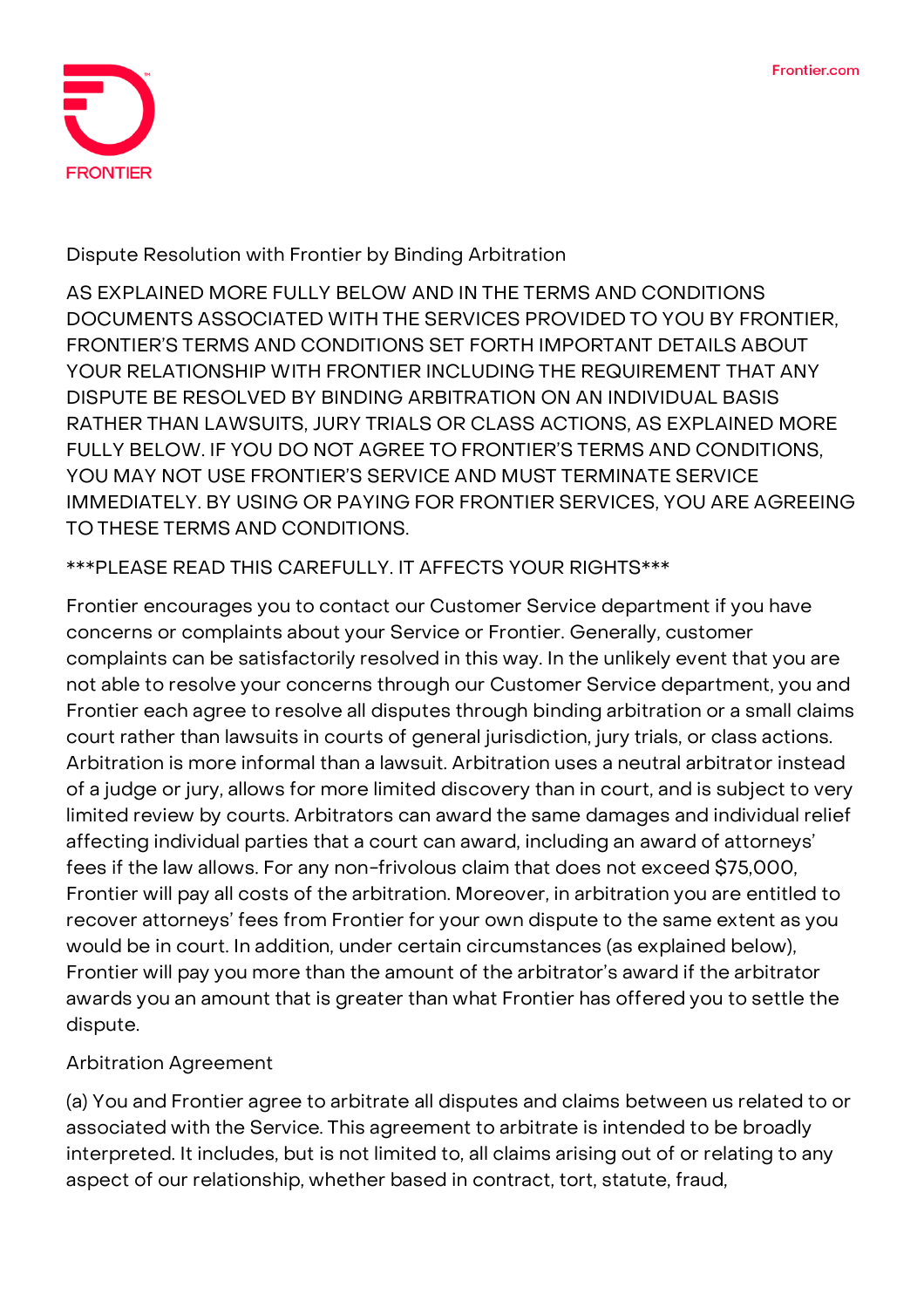

misrepresentation or any other legal theory, that arose either before or during this or any prior Agreement, or that may arise after termination of this Agreement. It also includes claims that currently are the subject of class action or purported class action litigation in which you are not a member of a certified class. References to "Frontier," "you," and "us" include our respective subsidiaries, affiliates, agents, employees, predecessors in interest, successors, and assigns, as well as all authorized or unauthorized users or beneficiaries of Frontier Broadband Services under this or prior Agreements between us.

Notwithstanding the foregoing agreement, Frontier agrees that it will not use arbitration to initiate debt collection against you except in response to claims you have made in arbitration. In addition, by agreeing to resolve disputes through arbitration, **you and Frontier each agree to unconditionally waive the right to a trial by jury or to participate in a class action, representative proceeding, or private attorney general action.** Instead of arbitration, either party may bring an individual action in a small claims court for disputes or claims that are within the scope of the small claims court's authority. In addition, you may bring any issues to the attention of federal, state, or local agencies, including, for example, the Federal Communications Commission. Such agencies can, if the law allows, seek relief against us on your behalf.

This Agreement evidences a transaction in interstate commerce, and thus the Federal Arbitration Act governs the interpretation and enforcement of this provision, even after the Agreement is terminated.

(b) A party who intends to seek arbitration must first send to the other, by certified mail, a written Notice of Dispute ("Notice"). The Notice to Frontier should be addressed to: Frontier Communications, Legal Department, 401 Merritt 7, Norwalk, CT 06851 ("Notice Address"). The Notice must (1) describe the nature and basis of the claim or dispute, and (2) set forth the specific relief sought ("Demand"). If Frontier and you do not reach an agreement to resolve the claim within 30 days after the Notice is received, you or Frontier may commence an arbitration proceeding. During the arbitration, the amount of any settlement offer made by Frontier or you shall not be disclosed to the arbitrator until after the arbitrator determines the amount, if any, to which you or Frontier is entitled.

(c) The arbitration will be governed by the Consumer Arbitration Rules ("AAA Rules") of the American Arbitration Association ("AAA"), as modified by the terms of this Agreement, and will be administered by the AAA. Procedure, rule and fee information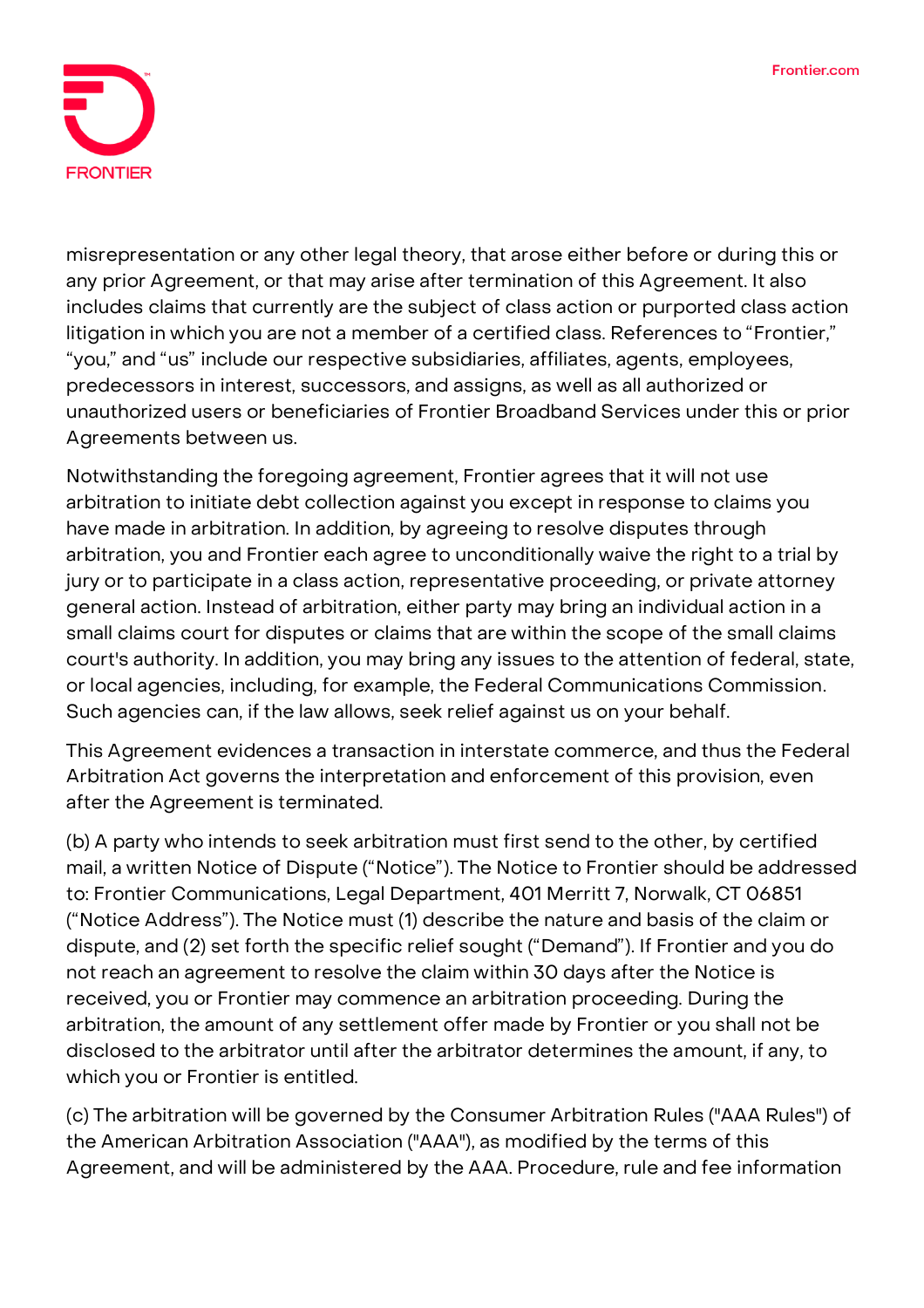

is available from the AAA online at http://www.adr.org, by calling the AAA at 1.800.778.7879, or by calling Frontier at 1.877.462.7320, option 3. The arbitrator is bound by the terms of this Agreement. All issues are for the arbitrator to decide, except that issues relating to the scope and enforceability of the arbitration provision, including the scope, interpretation, and enforceability of section (f) below, are for a court to decide. If your claim is for \$25,000 or less, you may choose whether the arbitration will be conducted solely on the basis of documents submitted to the arbitrator, through a telephonic hearing, or by an in-person hearing as established by the AAA Rules. If your claim exceeds \$25,000, the right to a hearing will be determined by the AAA Rules. Unless Frontier and you agree otherwise, any in-person hearings will take place at a location that the AAA selects in the state of your primary residence unless you and Frontier agree otherwise. Regardless of the manner in which the arbitration is conducted, the arbitrator shall issue a reasoned written decision sufficient to explain the essential findings and conclusions on which the award is based.

Frontier agrees to pay your AAA filing, administration, and arbitrator fees ("AAA fees") for claims for damages of up to \$75,000 and for claims for non-monetary relief up to the value of \$75,000, as measured from either your or Frontier's perspective (but excluding attorneys' fees and expenses). After Frontier receives notice that you have commenced arbitration, it will promptly reimburse you for your payment of the filing fee, unless your claim is for greater than \$75,000. (The filing fee currently is \$200 but is subject to change by the AAA. If you are unable to pay this fee, Frontier will pay it directly upon receiving a written request.) In addition, Frontier will not pay your share of the AAA fees if the arbitrator finds that either your claim or the relief sought is frivolous or brought for an improper purpose, as measured by the standards of Federal Rule of Civil Procedure 11(b). In such case, the payment of AAA fees will be governed by the AAA Rules, and you agree to reimburse Frontier for all monies previously disbursed by it that are otherwise your obligation to pay under the AAA Rules. If you initiate an arbitration in which you seek relief valued at more than \$75,000 (excluding attorneys' fees and expenses), as measured from either your or Frontier's perspective, the payment of AAA fees will be governed by the AAA Rules.

(d) If Frontier offers to settle your dispute prior to appointment of the arbitrator and you do not accept the offer, and the arbitrator awards you an amount of money that is more than Frontier's last written settlement offer, then Frontier will pay you the amount of the award or \$5,000 ("the alternative payment"), whichever is greater. If Frontier does not offer to settle your dispute prior to appointment of the arbitrator, and the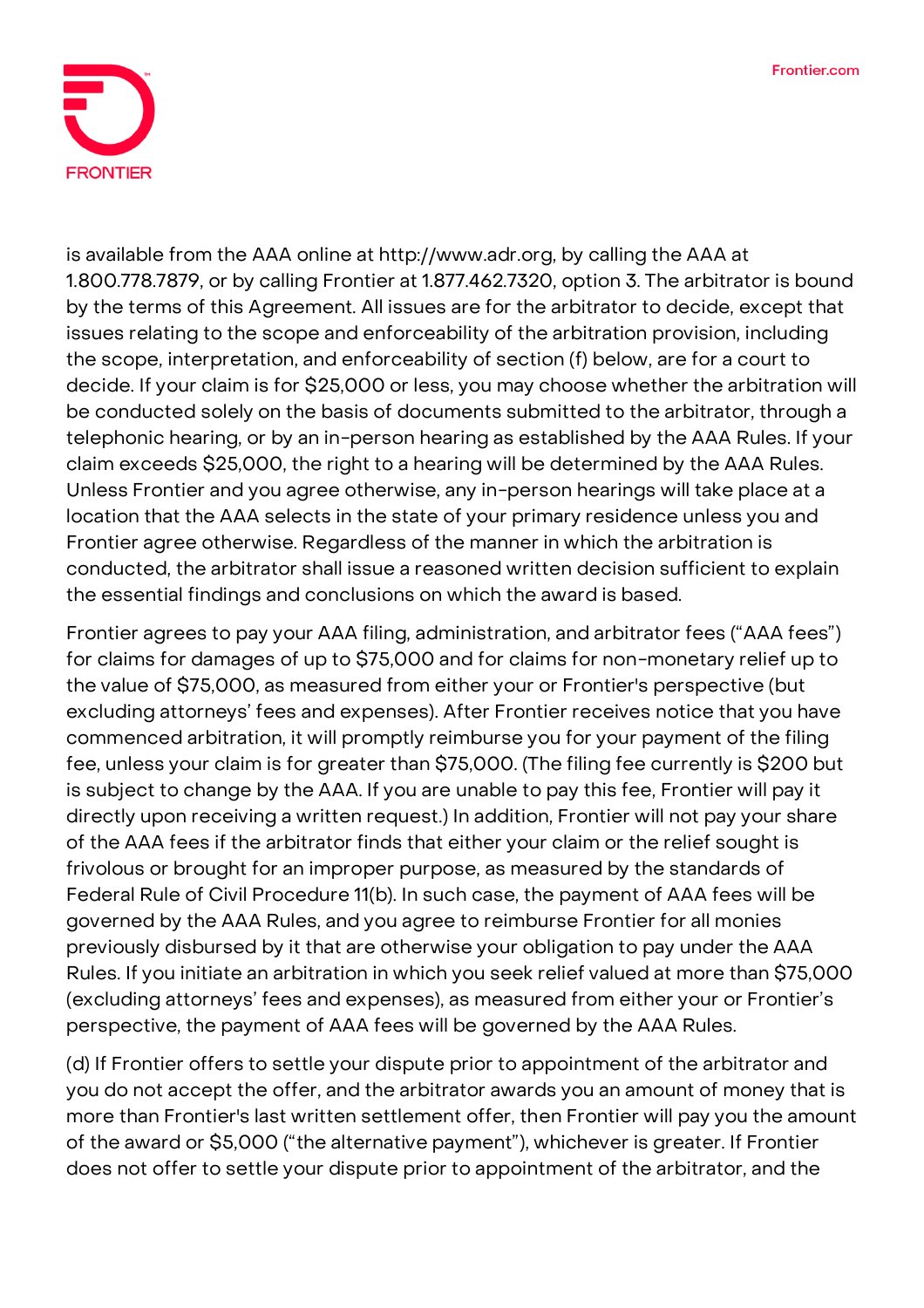

arbitrator awards you any relief on the merits, then Frontier agrees to pay you the amount of the award or the alternative payment, whichever is greater. The arbitrator may make rulings and resolve disputes as to the payment and reimbursement of fees, expenses, and the alternative payment at any time during the proceeding and upon request from either party made within fourteen (14) days of the arbitrator's ruling on the merits.

(e) Although Frontier may have a right to an award of attorneys' fees and expenses if it prevails, Frontier agrees that it will not seek such an award.

(f) You and Frontier agree to seek, and further agree that the arbitrator may award, only such relief—whether in the form of damages, an injunction, or other non-monetary relief—as is necessary to resolve any individual injury that either you or Frontier have suffered or may suffer. In particular, if either you or Frontier seeks any nonmonetary relief, including injunctive or declaratory relief, the arbitrator may award relief on an individual basis only, and may not award relief that affects individuals or entities other than you or Frontier. YOU AND FRONTIER AGREE THAT WE EACH MAY BRING CLAIMS AGAINST THE OTHER ONLY IN AN INDIVIDUAL CAPACITY AND NOT AS A PLAINTIFF OR CLASS MEMBER IN ANY PURPORTED CLASS, REPRESENTATIVE, OR PRIVATE ATTORNEY GENERAL PROCEEDING. FURTHERMORE, UNLESS BOTH YOU AND FRONTIER AGREE OTHERWISE IN WRITING, THE ARBITRATOR MAY NOT CONSOLIDATE MORE THAN ONE PERSON'S CLAIMS, AND MAY NOT OTHERWISE PRESIDE OVER ANY FORM OF A CLASS, REPRESENTATIVE, OR PRIVATE ATTORNEY GENERAL PROCEEDING. If a court decides that applicable law precludes enforcement of any of this paragraph (f)'s limitations as to a particular claim for relief, then that claim (and only that claim) must be severed from the arbitration and may be brought in court. Further, an arbitrator's award and any judgment confirming it shall apply only to that specific case and cannot be used in any other case except to enforce the award itself.

(g) Notwithstanding any provision in this Agreement to the contrary, you and Frontier agree that if Frontier makes any change to this arbitration provision during the period of time that you are receiving Frontier services, you may reject that change by providing Frontier with written notice within 30 days of the change to the Notice Address provided in (b) above and require Frontier to adhere to the language in this provision. By rejecting any future change, you are agreeing that you will arbitrate any dispute between us in accordance with the language of this provision.